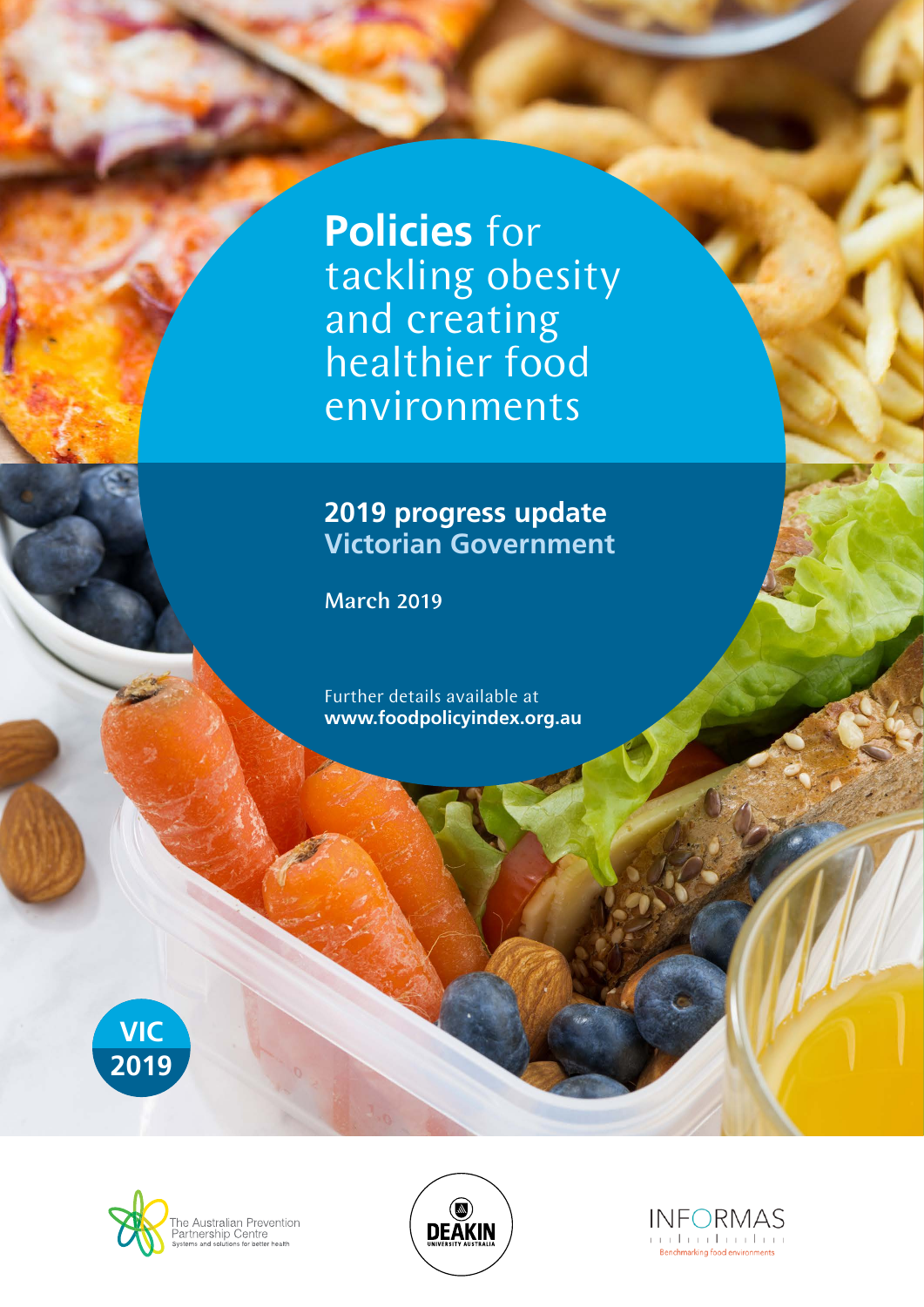# **Executive summary**

Unhealthy diets and obesity are leading contributors to poor health in Australia. Addressing obesity and improving population diets requires a comprehensive government response at Commonwealth and State/Territory levels.

In 2017, a Food Policy Index was developed for Australia to assess the food and dietrelated policies that were in place in each jurisdiction, and identify recommended actions for each government based on international best practice.

This report provides a follow up to the 2017 Food Policy Index report. It summarises and assesses the actions taken by the Victorian Government (July 2016 – December 2018) in relation to the recommended policies identified in the 2017 report.

### Key areas in which the Victorian Government has made progress



Introducing mandatory kilojoule menu labelling (May 2018), requiring certain chain food outlets and supermarkets to display kilojoules on their menus and food tags



Accelerating uptake of the Victorian Government's Healthy Choices guidelines within sport and recreation facilities, supported through the Healthy Eating Advisory Service and the Achievement Program



Incorporating the Healthy Choices guidelines within the 'Boost Your Business Food Innovation Voucher Stream' to incentivise the development of healthier food products



風

#### Recommended action areas for the Victorian Government

The 2017 Food Policy Index report prioritised 19 recommendations for action. Recommended focus areas for the next 12-18 months are:

**Food provision:** Developing healthy food procurement policies for the Department of Health and Human Services which would require staff across Victoria to make healthier choices when purchasing catering using government funds

**Food provision:** Further improving the supply and promotion of healthy food and drinks within public settings, by increasing the scale and uptake of the Healthy Choices guidelines and aligned policies within early childhood settings, schools, health care services, sport and recreation facilities, parks and universities



園

**Food promotion:** Implement policies to restrict all unhealthy food and beverage advertising in settings controlled or managed by the Victorian Government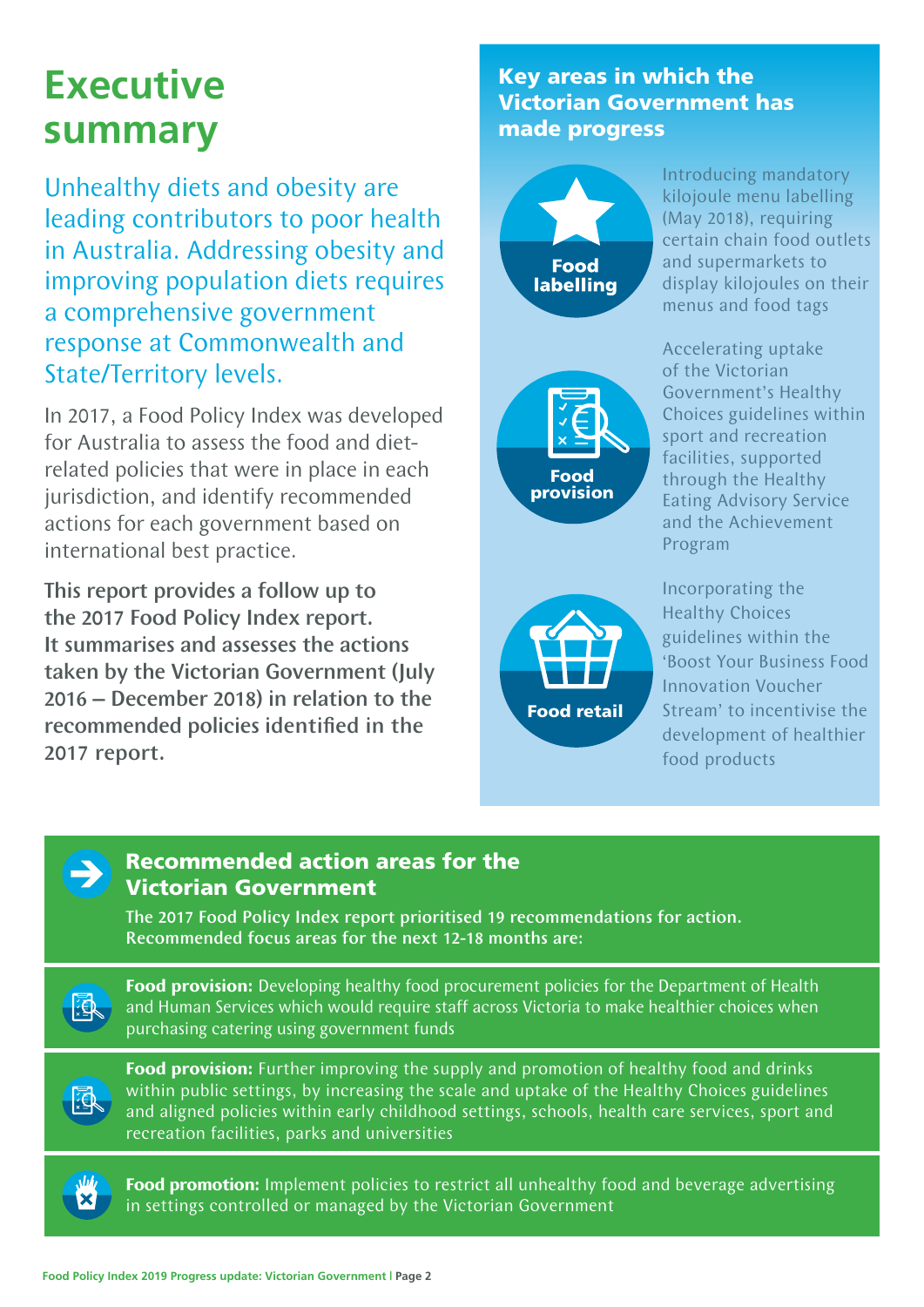# Healthy Food Environment Policy Index (Food-EPI)

## **In 2017, a Food Policy Index was developed for Australia to assess the extent to which governments in Australia were implementing globally recommended policies for tackling obesity and creating healthier food environments.1**

The project was conducted as part of INFORMAS, $<sup>2</sup>$  an international network of</sup> food policy and public health experts. The project implemented the Healthy Food Environment Policy Index (Food-EPI) tool, developed by INFORMAS to assess government policy across 14 domains related to food environments and applied in >10 countries. As part of the Food-EPI Australia 2017 project, recommended actions for each government (Federal, State and Territory) were developed and prioritised, based on international best practice and consultation with >100 non-government public health experts representing 53 organisations.

## Assessment of progress made

The Food-EPI Australia 2017 report identified and prioritised 19 recommended policy actions for the Victorian Government, as part of efforts to create healthier food environments and address obesity.

#### **The purpose of this 2019 Progress Update was to assess progress made by the Victorian Government in relation to the recommended policy actions.**

Government officials from each jurisdiction in Australia provided information on actions taken by their government in relation to the recommended actions from the Food-EPI Australia 2017 report. This included all activities from **July 2016** (the date up to which policies were assessed in the 2017 report) to **December 2018.**

The actions were summarised, and progress in relation to each recommendation was assessed by the project team as 'Substantive action', 'Some action' or 'Limited action', based on the criteria in Table 1. The full details of actions taken and progress made by other jurisdictions are available at: www.foodpolicyindex.org.au

#### Substantive action

• Implemented substantive action in relation to all or most components of the recommendation

#### Some action

- Implemented action in relation to some components of the recommendation; and/or
- Taken steps to initiate or formulate plans in relation to the recommendation, but relevant actions have not yet been implemented

#### Limited action

- Taken no substantive action in relation to the recommendation; and/or
- Made no or very limited progress in the area

Table 1: Criteria for assessment of progress made

Sacks G for the Food-EPI Australia project team. Policies for tackling obesity and creating healthier food environments: scorecard and priority recommendations for Australian governments. Melbourne: Deakin University, 2017. Available at: www.foodpolicyindex.org.au

<sup>2</sup> www.informas.org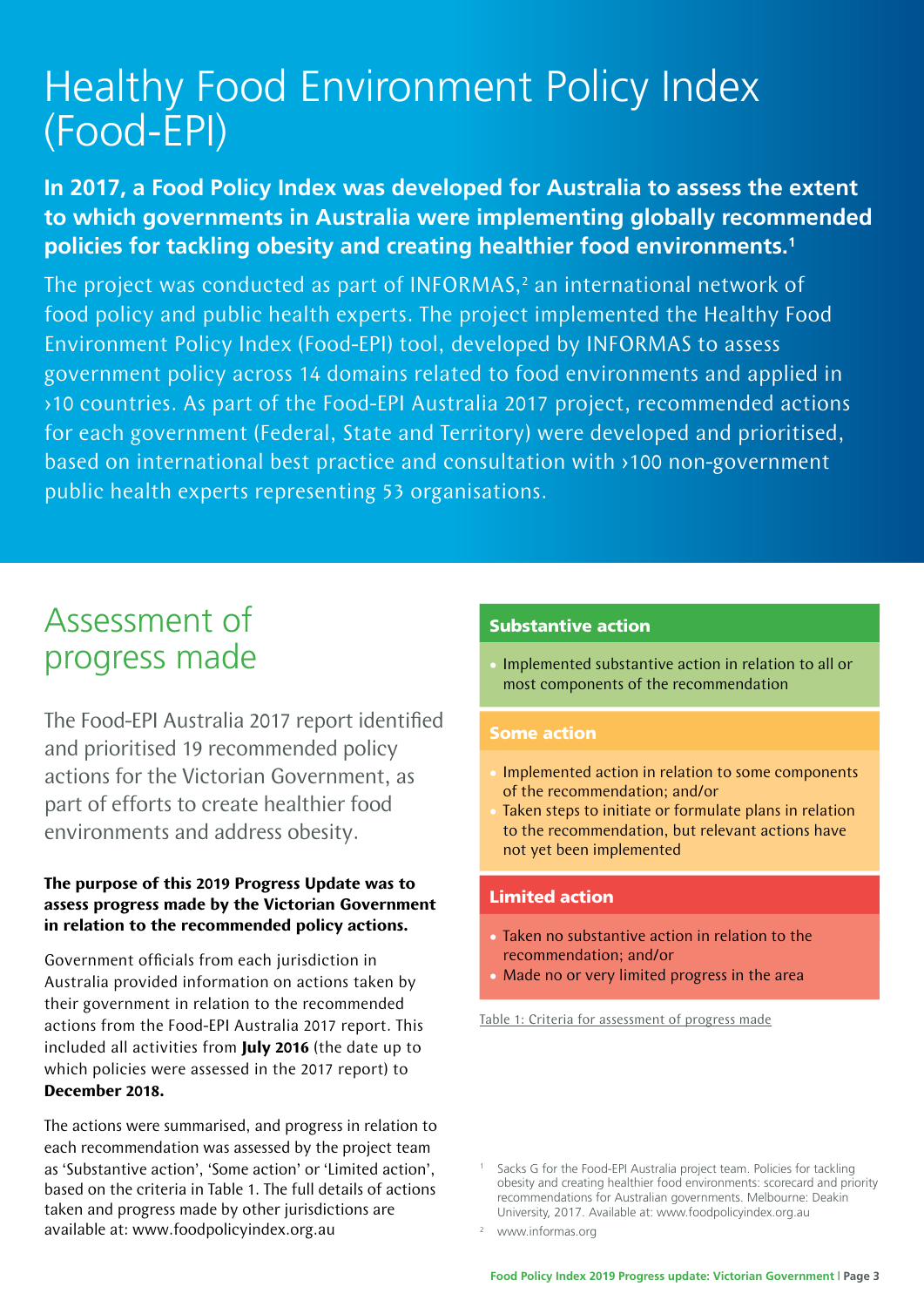## **Actions taken (July 2016 - December 2018) by the Victorian Government in relation to the recommended policies from the 2017 Food Policy Index report**

|                  | <b>Domain</b>                            | <b>Recommended policy action</b>                                                                                                                                                                                                                                            | Progress in relation to recommended action                                                                                                                                                                                                                                                                                                                                                                                                                                                                                                                                                                                                                                                                                                                                                                                                                                                                                                                                                                                                                                                                                                        | <b>Assessment</b>     |
|------------------|------------------------------------------|-----------------------------------------------------------------------------------------------------------------------------------------------------------------------------------------------------------------------------------------------------------------------------|---------------------------------------------------------------------------------------------------------------------------------------------------------------------------------------------------------------------------------------------------------------------------------------------------------------------------------------------------------------------------------------------------------------------------------------------------------------------------------------------------------------------------------------------------------------------------------------------------------------------------------------------------------------------------------------------------------------------------------------------------------------------------------------------------------------------------------------------------------------------------------------------------------------------------------------------------------------------------------------------------------------------------------------------------------------------------------------------------------------------------------------------------|-----------------------|
| VIC1             | <b>Support for</b><br>communities        | Put in place overarching state-wide<br>structures and resources to support<br>the creation and maintenance of<br>healthy food environments at the<br>community level across multiple<br>settings                                                                            | The Victorian Government has a suite of Healthy Choices policy<br>guidelines for sport and recreation facilities, hospitals, health<br>services, universities, workplaces and parks, as well as aligned policies<br>for schools and early childcare settings that provide consistent<br>healthy food supply standards across multiple settings. To support<br>implementation across the state, the Victorian Government funds the<br>Healthy Eating Advisory Service (HEAS) to coordinate support across<br>these settings to improve the supply and promotion of healthy foods<br>and drinks, and to reduce the supply of unhealthy options. In 2018,<br>HEAS released FoodChecker, an online menu assessment tool, to assist<br>retailers in aligning with the Healthy Choices guidelines. The Victorian<br>Healthy Eating Enterprise is a state-wide platform providing resources,<br>networking, coordination and collaboration opportunities to<br>communities and organisations implementing healthy eating initiatives,<br>engaging more than 300 partners from across the health sector and<br>state at four roundtable events each year. | Some action           |
| VIC <sub>2</sub> | Food<br>provision                        | Establish a whole-of-government<br>policy on healthy food procurement<br>and provision across all Victorian<br>government departments and settings<br>under government control                                                                                              | There is work underway to develop a Department of Human Services<br>Healthy Food Procurement policy which would require staff across<br>Victoria to make healthier choices when purchasing catering using<br>government funds.                                                                                                                                                                                                                                                                                                                                                                                                                                                                                                                                                                                                                                                                                                                                                                                                                                                                                                                    | <b>Some action</b>    |
| VIC <sub>3</sub> | <b>Monitoring</b><br>and<br>intelligence | Implement ongoing monitoring of<br>food environments, including the<br>marketing of unhealthy foods to<br>children, and the nutritional quality<br>of food available in schools and<br>public sector settings                                                               | There is no systematic and comprehensive monitoring of food<br>environments. The HEAS collects data on its level of engagement with<br>all settings and the organisations that are working towards or have met<br>Healthy Choices, and other healthy eating policies and guidelines.                                                                                                                                                                                                                                                                                                                                                                                                                                                                                                                                                                                                                                                                                                                                                                                                                                                              | <b>Some action</b>    |
| VIC4             | Food<br>provision                        | Improve compliance with the 'School<br>Canteens and Other School Food<br>Services Policy' in all schools by<br>extending reporting mechanisms,<br>incentives and support systems                                                                                            | The Victorian Government funds HEAS to provide free support to<br>schools in implementing the Department of Education and Training<br>(DET) School Canteens and Other School Food Services policy. Early<br>childhood services also receive free support from HEAS to meet the<br>National Quality Standards on healthy eating through HEAS. There are<br>no new incentive programs in place.                                                                                                                                                                                                                                                                                                                                                                                                                                                                                                                                                                                                                                                                                                                                                     | <b>Some action</b>    |
| VIC5             | Food<br>promotion                        | Require all organisations that<br>receive funding from the Victorian<br>Government to restrict all promotion<br>(including sponsorship) related to<br>unhealthy food and beverages as a<br>condition of receiving funding                                                   | Implementation of the Healthy Choices guidelines is a condition of<br>receiving Better Indoor Stadiums and Community Sport Infrastructure<br>(Better Pools category) Funds, which provides up to \$3 million to<br>local council stadium and pool infrastructure projects, through<br>Sports and Recreation Victoria. VicHealth has been working with<br>sporting organisations to help inform next steps to reduce junk food<br>sponsorship in sports.                                                                                                                                                                                                                                                                                                                                                                                                                                                                                                                                                                                                                                                                                           | <b>Some action</b>    |
| VIC <sub>6</sub> | <b>Food retail</b>                       | Develop guidelines and support<br>local governments to improve<br>the availability of healthy foods<br>and decrease the availability and<br>promotion of unhealthy foods in<br>retail settings                                                                              | HEAS and the Healthy Choices policy guidelines provide support to<br>local government to improve the availability and promotion of healthy<br>food and drinks in key retail settings. In 2018, 92% of Victorian local<br>governments have prioritised healthier eating in their Municipal Health<br>and Wellbeing Plans. VicHealth's Water in Sport Initiative 2017-20<br>supports 8 local governments to make water the drink of choice in<br>canteens/retail food outlets in sport and active recreation facilities.                                                                                                                                                                                                                                                                                                                                                                                                                                                                                                                                                                                                                            | Some action           |
| VIC7             | Food<br>promotion                        | Implement policies to restrict the<br>promotion of unhealthy food and<br>beverages in settings controlled<br>or managed by the Victorian<br>Government                                                                                                                      | Implementation of the (voluntary) Healthy Choices guidelines within<br>sport and recreation centres includes food promotion targets, and<br>states that organisations should not engage in sponsorship, marketing,<br>branding or advertising to children and youth of foods and drinks<br>inconsistent with Healthy Choices. Victoria has contributed to the<br>development of a national interim guide for reducing children's<br>exposure to unhealthy food and drink marketing, for voluntary use by<br>governments.                                                                                                                                                                                                                                                                                                                                                                                                                                                                                                                                                                                                                          | <b>Some action</b>    |
| VIC8             | <b>Governance</b>                        | Implement formal health impact<br>assessments on population nutrition<br>and health as part of the policy<br>development and proposal process                                                                                                                               | The Victorian Public Health and Wellbeing Plan 2015-2019 and<br>associated outcomes framework and action plan guides population<br>nutrition activities across government. There are no requirements to<br>include formal health impact assessments on population nutrition and<br>health as part of the policy development process.                                                                                                                                                                                                                                                                                                                                                                                                                                                                                                                                                                                                                                                                                                                                                                                                              | <b>Limited action</b> |
| VIC <sub>9</sub> | <b>Food retail</b>                       | Amend the planning framework to<br>explicitly make health and healthy<br>food environments a priority<br>in state planning, to facilitate<br>local governments in limiting the<br>placement / density of unhealthy<br>food outlets while supporting healthy<br>food outlets | No specific progress has occurred since 2016.                                                                                                                                                                                                                                                                                                                                                                                                                                                                                                                                                                                                                                                                                                                                                                                                                                                                                                                                                                                                                                                                                                     | <b>Limited action</b> |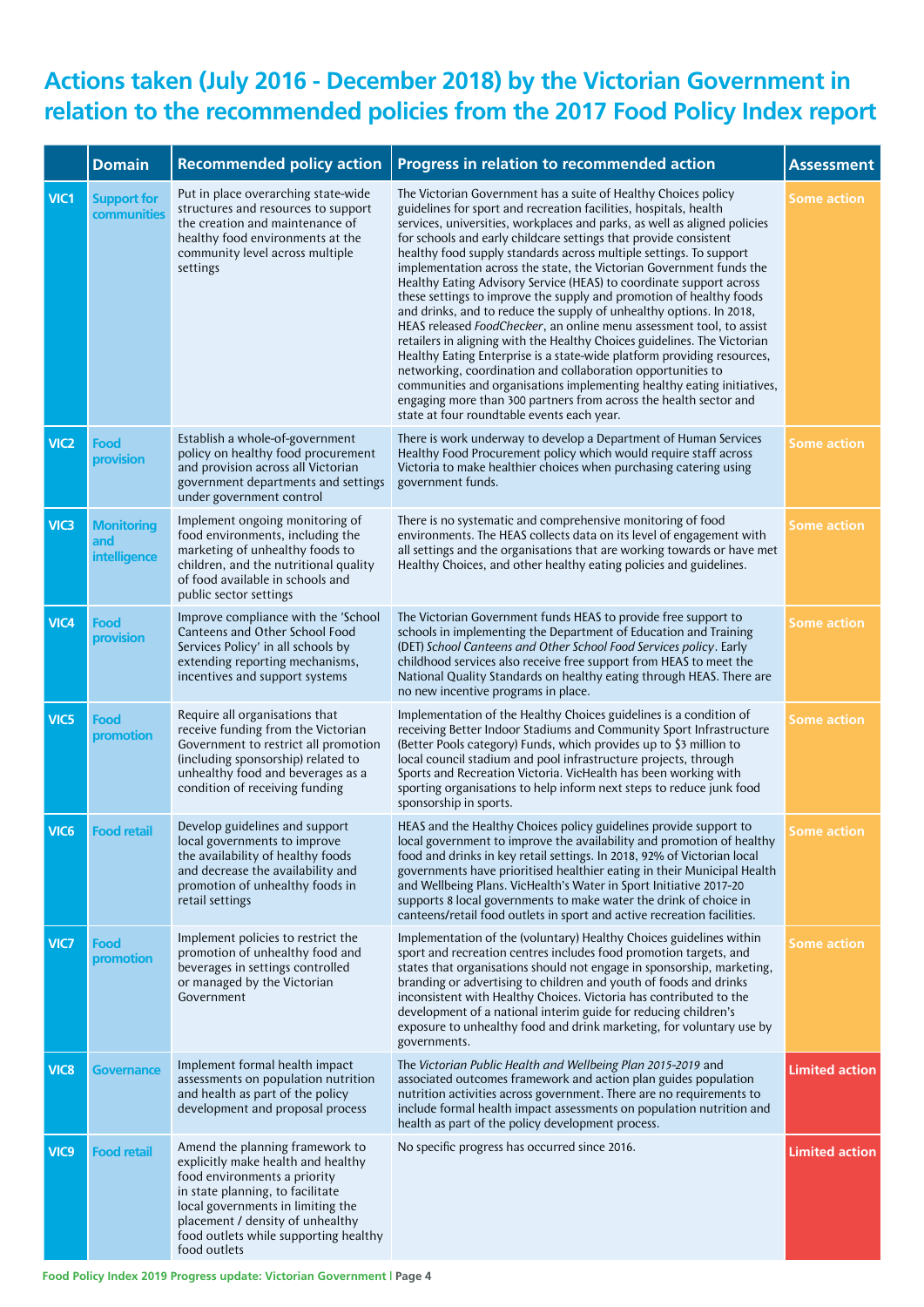| <b>VIC10</b> | Food<br>provision                        | Demonstrate long-term commitment<br>and support for the 'Achievement<br>Program' and the 'Healthy Eating<br>Advisory Service', supporting public /<br>private-sector settings to implement<br>healthy food policies                | The Victorian Government is committed to increasing access to<br>healthy foods in multiple settings through the Healthy Choices<br>and other healthy eating policies and guidelines, the HEAS and the<br>Achievement Program (AP). The Department of Health and Human<br>Services (DHHS) has revised the AP, but continues a focus on healthy<br>eating and support for settings to implement healthy food policies.<br>Alfred Health collaborates with HEAS and AP to support the uptake of<br>the Healthy Choices policy in hospitals and health services.                                                                                                                                                                                                                                                                                                                                                           | <b>Substantive</b><br>action |
|--------------|------------------------------------------|------------------------------------------------------------------------------------------------------------------------------------------------------------------------------------------------------------------------------------|------------------------------------------------------------------------------------------------------------------------------------------------------------------------------------------------------------------------------------------------------------------------------------------------------------------------------------------------------------------------------------------------------------------------------------------------------------------------------------------------------------------------------------------------------------------------------------------------------------------------------------------------------------------------------------------------------------------------------------------------------------------------------------------------------------------------------------------------------------------------------------------------------------------------|------------------------------|
| <b>VIC11</b> | <b>Support for</b><br>communities        | Integrate practical skills in growing<br>and cooking foods, and nutrition<br>information, into the school<br>curriculum across all school years in<br>a way that supports existing teaching<br>priorities                          | The Victorian Government funded the Playground to Plate Grants<br>Scheme, administered by the Stephanie Alexander Kitchen Garden<br>Foundation. The scheme provided 100 government primary schools<br>with a one-off \$5,000 infrastructure grant to establish or enhance a<br>kitchen garden program. The Stephanie Alexander program has also<br>been funded to expand its program through the Pleasurable Food<br>Education Package, which reaches 250 early childhood services,<br>primary and secondary schools.                                                                                                                                                                                                                                                                                                                                                                                                  | Some action                  |
| <b>VIC12</b> | <b>Food retail</b>                       | Implement programs to incentivise<br>sports and recreation clubs to sell<br>healthier foods and beverages<br>whilst limiting unhealthy foods and<br>beverages                                                                      | Through collaboration between Victorian Government stakeholders,<br>implementation of the Healthy Choices guidelines, specific for sport<br>and recreation facilities, has improved the healthiness of foods and<br>drinks supplied within these settings. This has been incentivised<br>through the embedding of the guidelines within Victorian<br>Government facility funding grants, the support of lead adopters<br>such as the YMCA Victoria, as well as research collaborations that<br>demonstrate the business case for change. Consistent implementation<br>support for food supply change has been provided through the<br>HEAS. VicHealth has provided additional support to Regional Sports<br>Assemblies, State Sporting Associations, local governments, sports<br>clubs, associations and sport and recreation facilities to trial retail<br>nudges that promote healthy choices within sports venues. | Some action                  |
| VIC13        | <b>Support for</b><br>communities        | Commit to ongoing, long-term<br>support for social marketing<br>campaigns promoting healthy eating,<br>as part of broader efforts to improve<br>population nutrition                                                               | In May 2018, the Victorian Government launched a small consumer<br>education campaign and associated web resources to raise awareness<br>and support the introduction of kilojoule menu labelling laws in<br>chain food outlets. Phase 2 is being planned for 2018-19. VicHealth<br>has invested in a social marketing campaign to promote healthier<br>eating through reduced salt intake, with investment continuing in<br>2018 and 2019.                                                                                                                                                                                                                                                                                                                                                                                                                                                                            | Some action                  |
| <b>VIC14</b> | <b>Monitoring</b><br>and<br>intelligence | Introduce regular measuring of<br>children's height and weight at key<br>stages of primary and secondary<br>schools, on an 'opt-out' consent basis                                                                                 | Deakin University has partnered with the DET, DHHS, VicHealth,<br>primary care partnerships and health services in Northern Victoria<br>to trial a whole-of-community approach to childhood obesity<br>prevention. As part of this study, school level direct height and<br>weight measurements will be taken.                                                                                                                                                                                                                                                                                                                                                                                                                                                                                                                                                                                                         | Some action                  |
| <b>VIC15</b> | Food<br>labelling                        | Extend the proposed implementation<br>of kilojoule menu labelling in fast<br>food chains to apply to more settings<br>(e.g., cinemas) with potential<br>adaptation of the HSR scheme for<br>menu labelling                         | The Food Amendment (Kilojoule Labelling Scheme and Other Matters)<br>Act 2017 came into effect in Victoria on 1 May 2018 requiring certain<br>large chain food outlets and supermarkets to display kilojoules on<br>their menus, and food tags as well as display 'the average daily adult<br>energy intake is 8,700 kJ'. Future policy responses will be considered<br>once the evaluation of the kilojoule labelling scheme in Victoria has<br>taken place.                                                                                                                                                                                                                                                                                                                                                                                                                                                          | Some action                  |
| <b>VIC16</b> | <b>Food retail</b>                       | Implement programs, e.g., incentives<br>or accreditation schemes, for<br>restaurants, pubs and clubs to<br>improve the healthiness of menu<br>options, building on the 'Healthy<br>Dining Victoria - Pubs and Clubs'<br>initiative | No specific progress has occurred since 2016.                                                                                                                                                                                                                                                                                                                                                                                                                                                                                                                                                                                                                                                                                                                                                                                                                                                                          | <b>Limited action</b>        |
| <b>VIC17</b> | <b>Governance</b>                        | Establish governance structures<br>to improve policy coherence<br>regarding agriculture, food, health,<br>and innovation / research and<br>development policies                                                                    | Collaboration between DHHS and Agriculture Victoria, has led the<br>Healthy Choices guidelines to be incorporated into the 'Boost'<br>Your Business Food Innovation Voucher Stream'. Businesses were<br>encouraged to consider the guidelines in their applications.                                                                                                                                                                                                                                                                                                                                                                                                                                                                                                                                                                                                                                                   | <b>Some action</b>           |
| <b>VIC18</b> | <b>Governance</b>                        | Modify the government lobby register<br>to require more detailed reporting,<br>including details of specific lobbying<br>activities                                                                                                | The Victorian Register of lobbyists is a public online platform that<br>contains information about lobbyists who make representation to<br>government on behalf of their clients. The Victorian Public Sector<br>Commissioner maintains the register. No changes in reporting<br>requirements have recently been made.                                                                                                                                                                                                                                                                                                                                                                                                                                                                                                                                                                                                 | <b>Limited action</b>        |
| <b>VIC19</b> | Governance                               | Improve transparency of political<br>donations by introducing online,<br>real-time declaration of political<br>donations over \$1,000                                                                                              | The Electoral Legislation Amendment Bill 2018 overhauled Victoria's<br>political donations regime by eliminating large donations (donations<br>capped at \$4000 over 4 years) and ushered in Australia's most<br>transparent donation disclosure laws. All donations over \$1000 need<br>to be disclosed in real-time.                                                                                                                                                                                                                                                                                                                                                                                                                                                                                                                                                                                                 | <b>Substantive</b><br>action |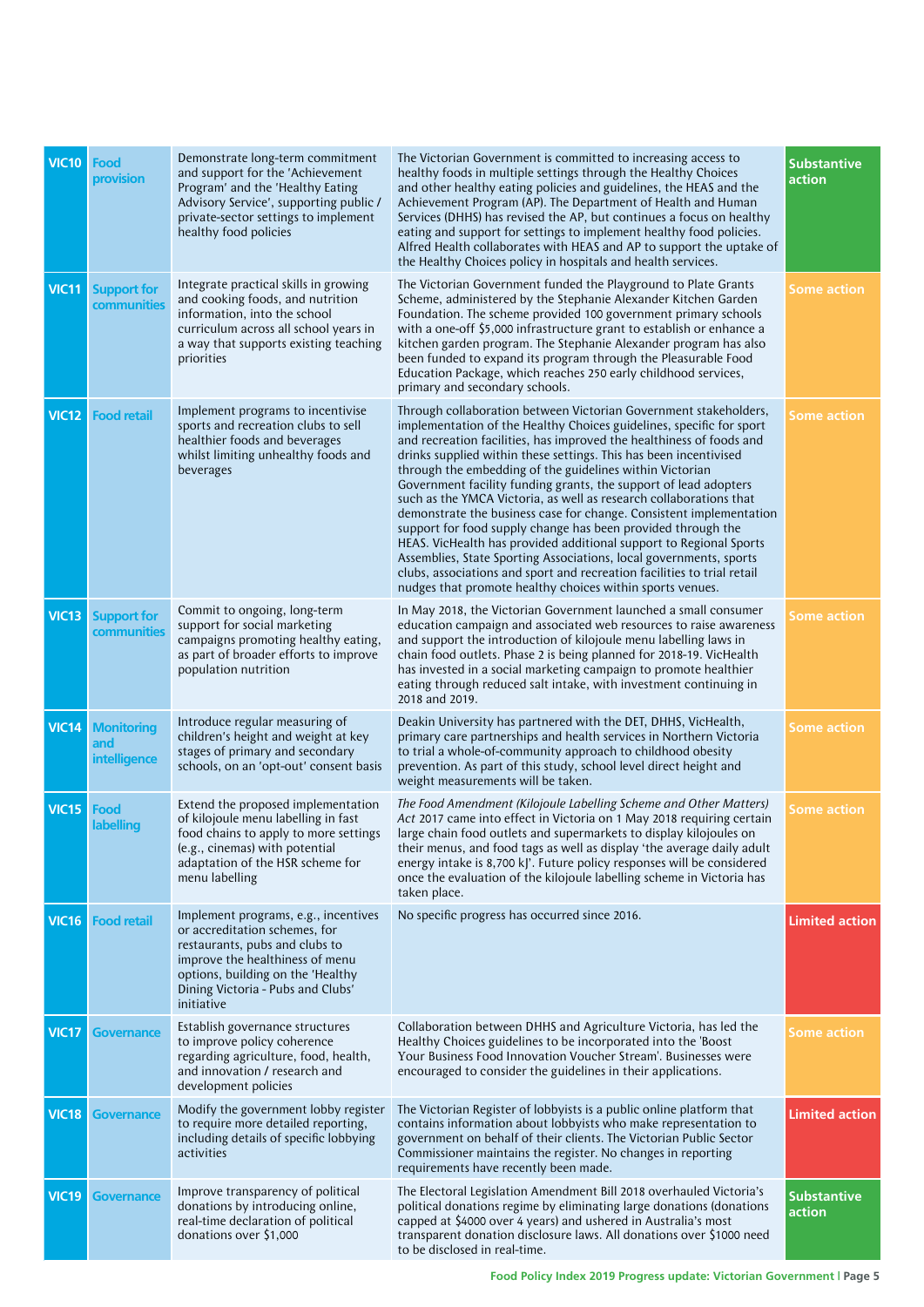## Acknowledgements

This project was conducted by researchers within the Global Obesity Centre, a World Health Organization (WHO) Collaborating Centre for Obesity Prevention within the Institute for Health Transformation at Deakin University, in conjunction with the Obesity Policy Coalition.

Funding for this project has been provided from the Australian Government's Medical Research Future Fund (MRFF). The MRFF provides funding to support health and medical research and innovation, with the objective of improving the health and wellbeing of Australians. MRFF funding has been provided to The Australian Prevention Partnership Centre under the Boosting Preventative Health Research Program. Further information on the MRFF is available at www.health.gov.au/mrff. Gary Sacks is the recipient of an Australian Research Council Discovery Early Career Researcher Award (DE160100307) and a Heart Foundation Future Leader Fellowship from the National Heart Foundation of Australia.

The project forms part of INFORMAS (International Network for Food and Obesity/NCD's Research, Monitoring, Action and Support), a global network of public interest organisations and researchers that seek to monitor and benchmark public and private sector actions to create healthier food environments and reduce obesity and NCD's globally.

We would like to thank all of the Victorian Government officials that contributed their time and expertise to this report.

The contents of this published material are solely the responsibility of the authors and do not reflect the views of the funding partners.

Cite this report as: Sacks G, Robinson E for the Food-EPI Australia project team. Policies for tackling obesity and creating healthier food environments: 2019 Progress update, Victorian Government. Melbourne: Deakin University, 2019.

For more details on the Healthy Food Environment Policy Index (Food-EPI) project go to: www.foodpolicyindex.org.au